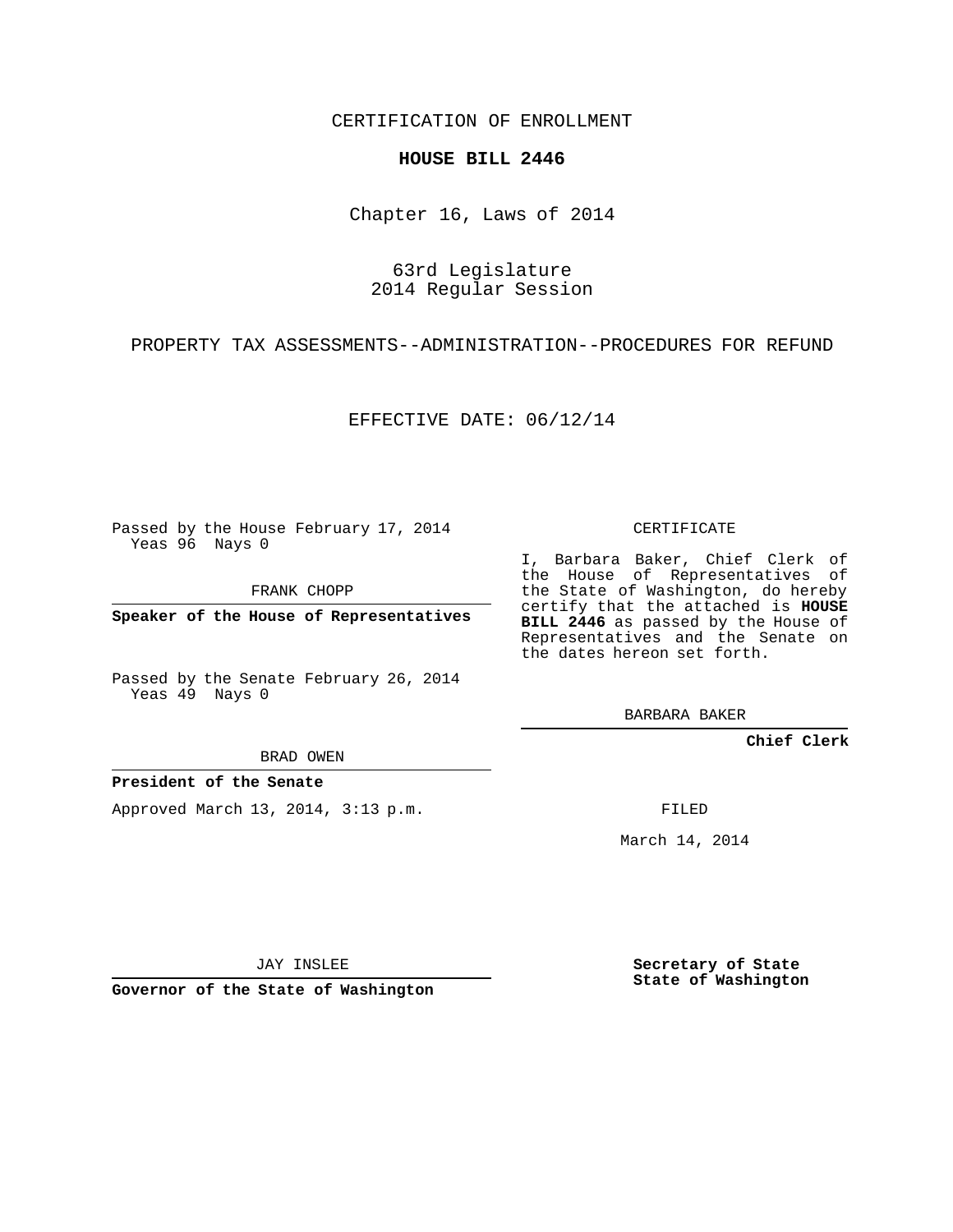# **HOUSE BILL 2446** \_\_\_\_\_\_\_\_\_\_\_\_\_\_\_\_\_\_\_\_\_\_\_\_\_\_\_\_\_\_\_\_\_\_\_\_\_\_\_\_\_\_\_\_\_

\_\_\_\_\_\_\_\_\_\_\_\_\_\_\_\_\_\_\_\_\_\_\_\_\_\_\_\_\_\_\_\_\_\_\_\_\_\_\_\_\_\_\_\_\_

Passed Legislature - 2014 Regular Session

## **State of Washington 63rd Legislature 2014 Regular Session**

**By** Representatives Gregerson, Rodne, Carlyle, Dahlquist, Farrell, Springer, Freeman, Senn, Sullivan, Moscoso, Pettigrew, Magendanz, Pollet, Tarleton, Ryu, Stanford, Bergquist, Morrell, and Tharinger

Read first time 01/17/14. Referred to Committee on Finance.

 1 AN ACT Relating to property tax assessment administration, 2 simplifying procedures for obtaining an order for refund; and amending 3 RCW 84.69.030.

4 BE IT ENACTED BY THE LEGISLATURE OF THE STATE OF WASHINGTON:

 5 **Sec. 1.** RCW 84.69.030 and 2009 c 350 s 9 are each amended to read 6 as follows: 7 (1) Except as provided in this section, no orders for a refund 8 under this chapter ( $(\text{shall})$ ) may be made except on a claim: 9 ( $(\{+1\})$ ) (a) Verified by the person who paid the tax, the person's 10 guardian, executor or administrator; and 11 ( $(\frac{2}{2})$ ) (b) Filed with the county treasurer within three years

12 after the due date of the payment sought to be refunded; and

13 ( $(\langle 3 \rangle)$ ) (c) Stating the statutory ground upon which the refund is 14 claimed.

15 (2) No claim for an order of refund is required for a refund that 16 is based upon:

17 (a) An order of the board of equalization, state board of tax 18 appeals, or court of competent jurisdiction justifying a refund under 19 RCW 84.69.020 (9) through (12);